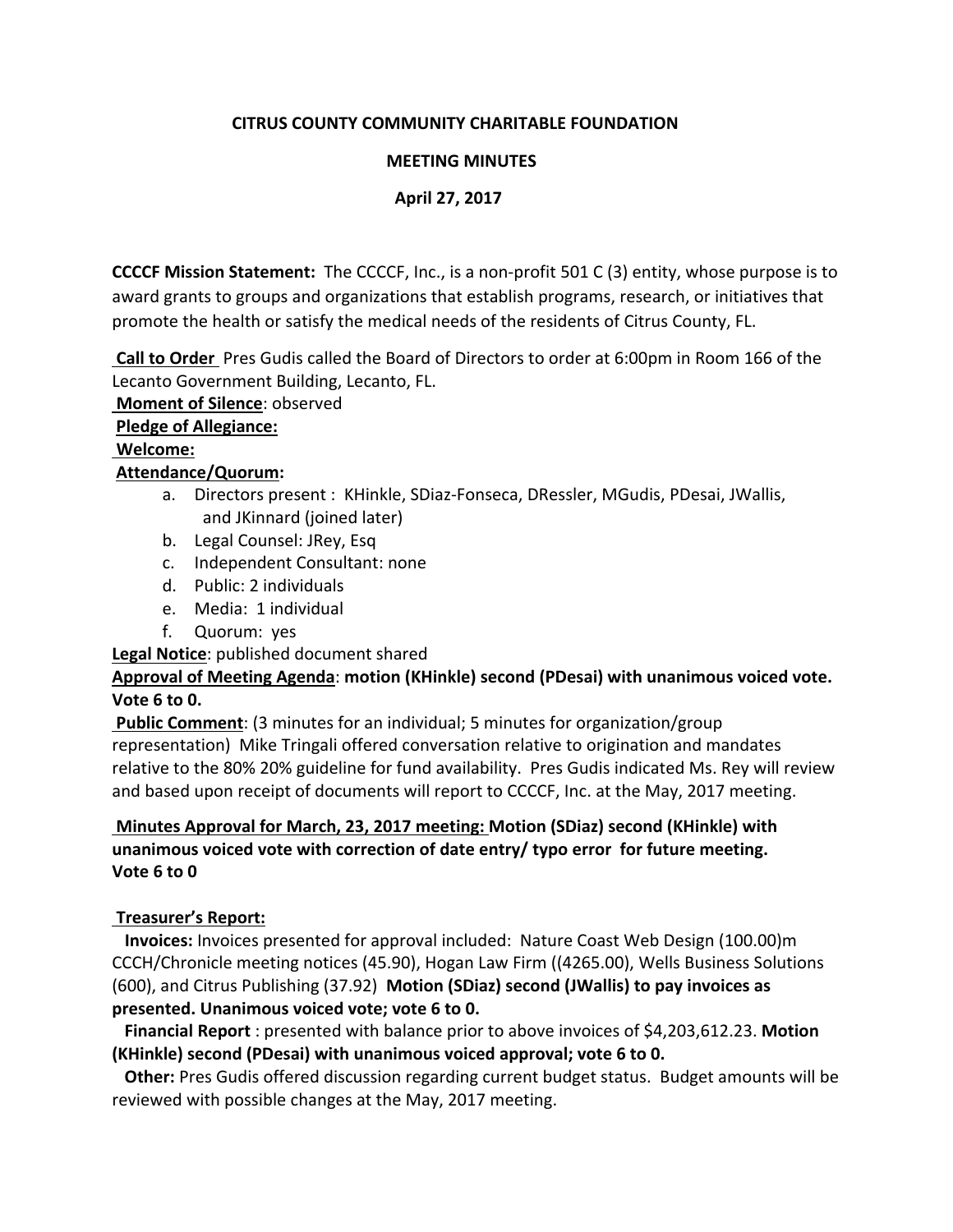# **Unfinished / New Business**:

- 1. Clerk of the Court Annual Audit presented by Clerk of the Court representatives. Areas of compliance with no deficiencies addressed in the Audit included: development and maintenance of the CCCCF Website, Spending documentation, Investment Status, Current bonds for officers, Conflict of interest policy and signed statements from Directors, and indication of Sunshine Law training review by legal counsel. Overall, no violation of compliance for Oct 15 to Sept 16.
- 2. Director Ressler offered and announced resignation from the CCCCF, Inc. including the Office of Secretary Treasurer effective June 1, 2017. Resignation accepted with discussion relative to process for replacement. Pres Gudis will notify the CCHB and request name of CCHB representative , plan for receipt of such prior to May, 2017 meeting with action expected at said meeting for Officer replacement.

# **Standing Committee Reports:**

- a. Compensation/Personnel: no committee activity /assignment at this time
- b. Audit : no committee assignment or activity at this time
- **c.** Investment: CCCCF/AndCo /Investment Policy Update: Director Tito unable to attend this meeting. Director Ressler, member of committee presented review summary of Investment Committee held on April 21.This review included :
	- 1‐ Seek clarification of the 80%/ 20% activity of funds Committee suggests a different allocation method , such as 4% of total portfolio
	- 2‐ Expansion of the definition of income to total return as outlined in FS 617.2014 Committee suggests inclusion of capital use as part of the total income
	- 3‐ How will the CCCCF Master Investment Policy be enacted
	- 4‐ How will gifts, donations, and endowments be handled; included or excluded from the 80/20 guideline; included / excluded from the investment portfolio Attorney Rey will review documents relative to the above issues and provide report

at the May, 2017 meeting.

d. Grants: SDiaz reviewed the scoring matrix proposed changes for the next Grant cycle ; status of Cycle One (selection of 4 for continuation of the Grant process), answered questions relative to the process. Notified all that the Grant Cycle timeline is posted on the CCCCF, Inc. website and encouraged members to refer members of the public to review said site.

# **Ad Hoc Committee Reports:**

- **a.** Bylaws Committee no report at this time
- b. Communication Committee discussion; May, 2017 meeting will include the assignment of such committee
- c. Finance Committee‐ see need for budget review at May, 2017 meeting